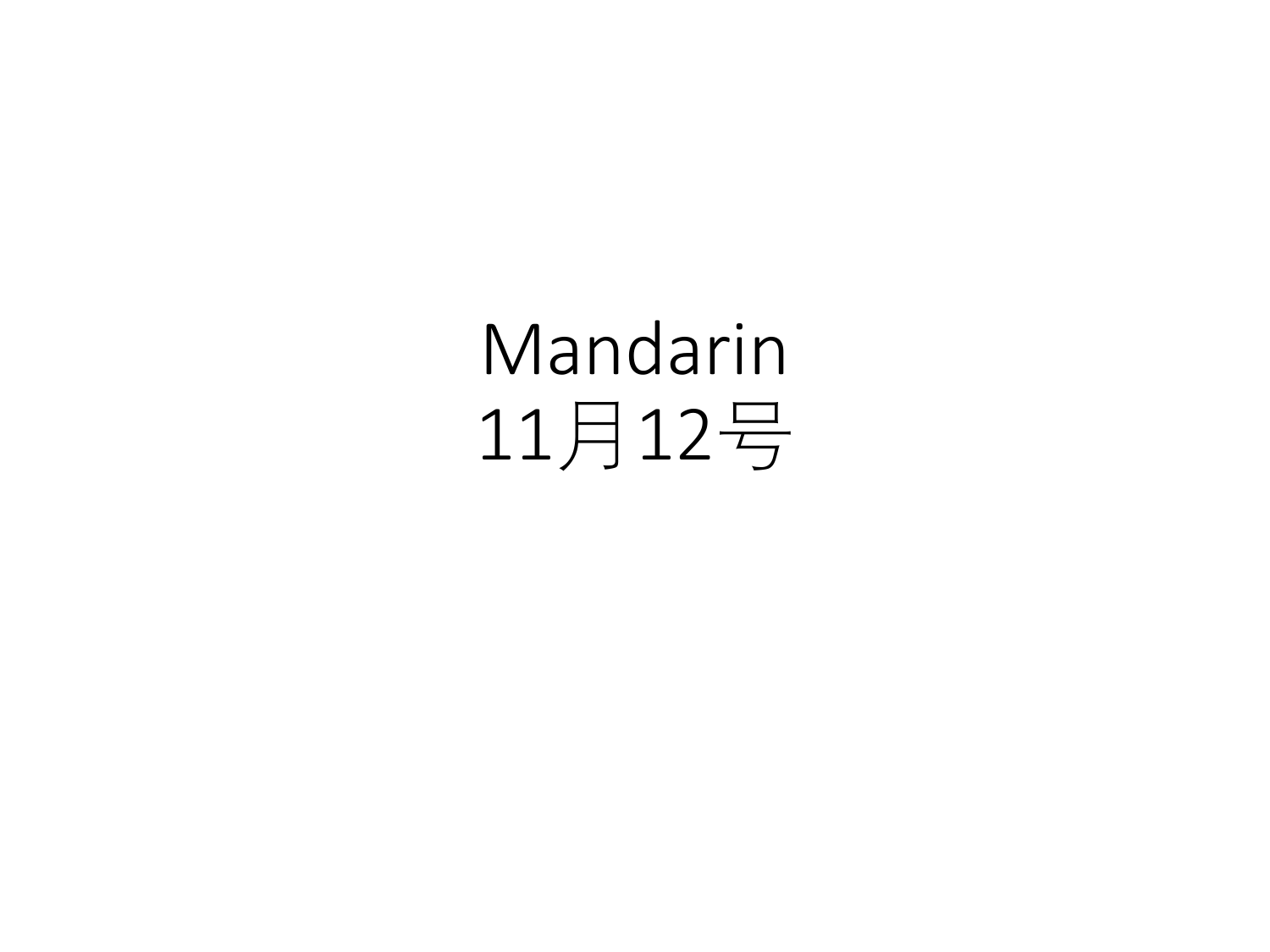

光棍节 双十一

- The **Singles' Day** [\(Chinese](https://en.wikipedia.org/wiki/Simplified_Chinese_characters): 光棍节) or **Double 11** [\(Chinese](https://en.wikipedia.org/wiki/Simplified_Chinese_characters): 双11), originally called **Bachelors' Day**, is a Chinese unofficial holiday and shopping season that celebrates people who are not in relationships. The date, 11 November (11/11), was chosen because the numeral 1 resembles a bare stick [\(Chinese](https://en.wikipedia.org/wiki/Simplified_Chinese_characters): 光棍; [pinyin](https://en.wikipedia.org/wiki/Pinyin): *guānggùn*), which is [Chinese Internet slang](https://en.wikipedia.org/wiki/Chinese_Internet_slang) for an unmarried man who does not add branches" to the [family tree.](https://en.wikipedia.org/wiki/Family_tree)<sup>[\[1\]](https://en.wikipedia.org/wiki/Singles%27_Day#cite_note-1)</sup> The four '1's also abstractly refer to the [demographic group](https://en.wikipedia.org/wiki/Demographics_of_China) of single people. Paradoxically, the holiday has become a popular date on which to celebrate relationships: more than 4,000 couples got married in [Beijing](https://en.wikipedia.org/wiki/Beijing) on this date in 2011, far greater than the daily average of 700 marriages.
- The holiday has become the largest [physical retail](https://en.wikipedia.org/wiki/Brick_and_mortar) and [online](https://en.wikipedia.org/wiki/Online_shopping) shopping day in the world. [Alibaba](https://en.wikipedia.org/wiki/Alibaba_Group) shoppers exceeded 213.5 billion [yuan](https://en.wikipedia.org/wiki/Yuan_(currency)) ([USD](https://en.wikipedia.org/wiki/USD) \$30.7 billion) in total spend during 2018 Singles Day.[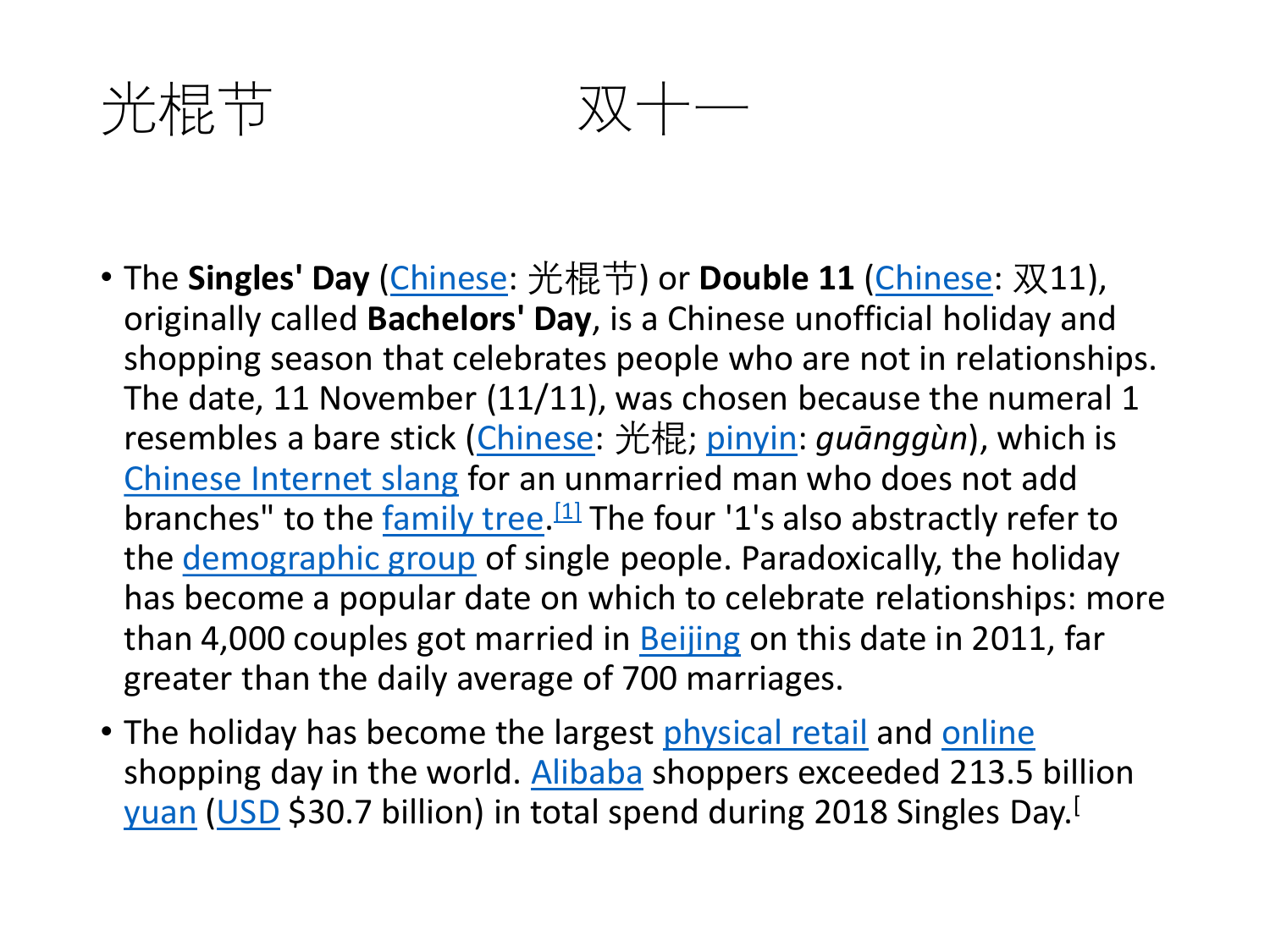

- This is too big
- 这个东西太大了
- He has already arrived
- 他已经到了
- As soon as you call me, I'll begin
- 你一给我打电话我就开始
- Today is so cold!
- 今天这么冷,今天那么冷
- He walks very slowly
- 他走路走得很慢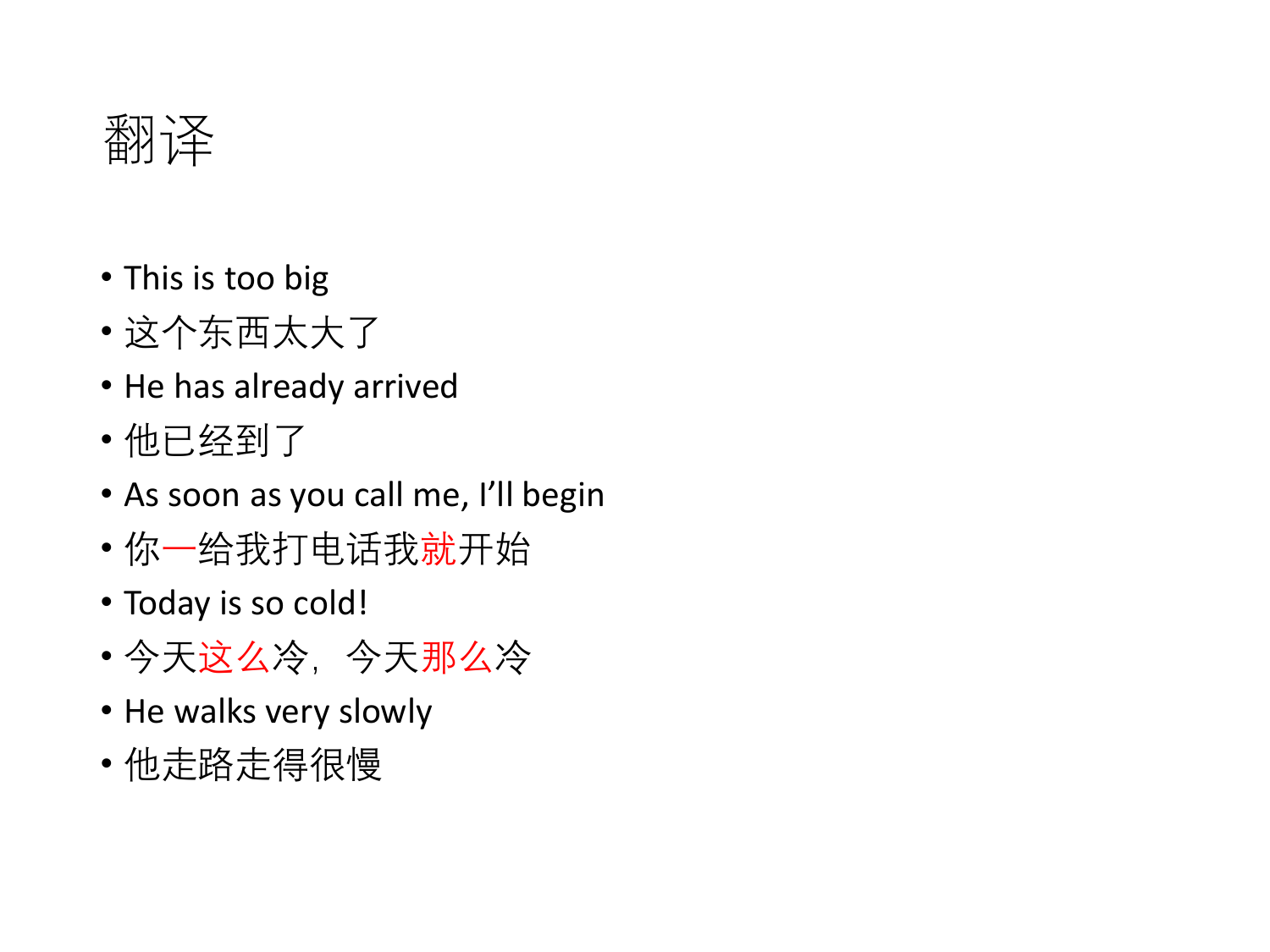## Writing lines Write the following in characters – as many times as possible

- For revision:
- Běijīng zài xī'ān de dōng bian
- zhōngguó zài rìběn de xī biān
- Nǐ jiā zài nǎlǐ?

This time:

- **Měi gè yīshēng yào zhù zài běijīng**
- **Wǒ zài zhǎo zhè ge zì**
- **tāmen yào zǒu lù qù gōngsī**
- **Next time:**
- Wǒ de shǒujī zài nǎ'er? Zài nà.
- Wǒ de tóngxué yě zài shànghǎi gōngzuò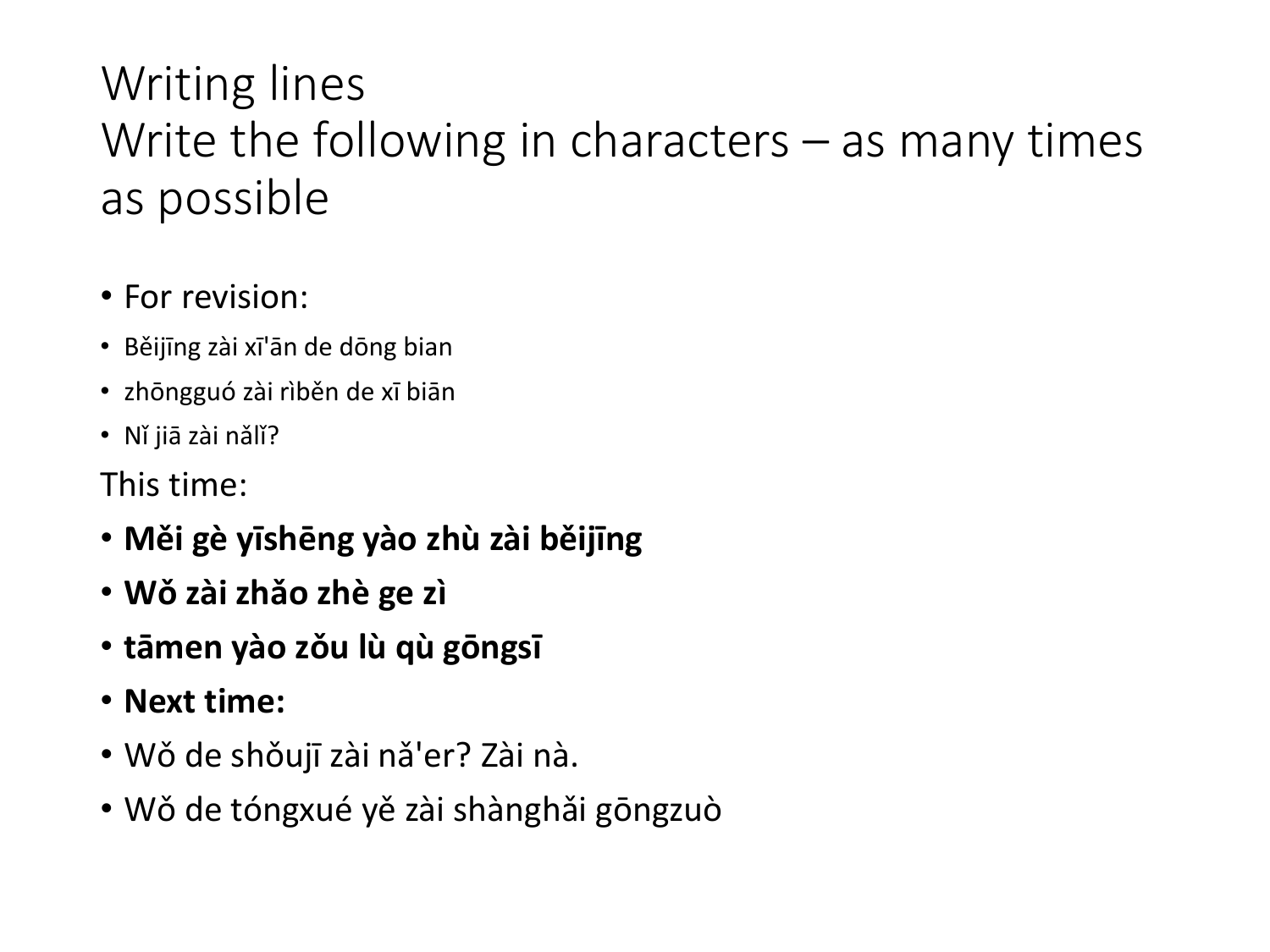'The same' and 'difference-not-much'

- My job is the same as yours.
- *My job and your job the same*
- 我的工作和你的一样。
- My job is as difficult as yours.
- *My job and your job the same difficult*
- 我的工作和你的工作一样难
- I'm same height as my friend
- *Me and my friend the same tall*
- 我和我的朋友一样高
- The weather today is very similar to yesterdays
- *Today's weather and yesterday's very similar*
- 今天的天气和昨天的差不多
- My homework is the same as my classmate's
- 我的作业和我同学的一样
- His listening skills are as good as mine
- 他的听力和我的一样好
- This book isn't very different from that one
- 这本书和那本书差不多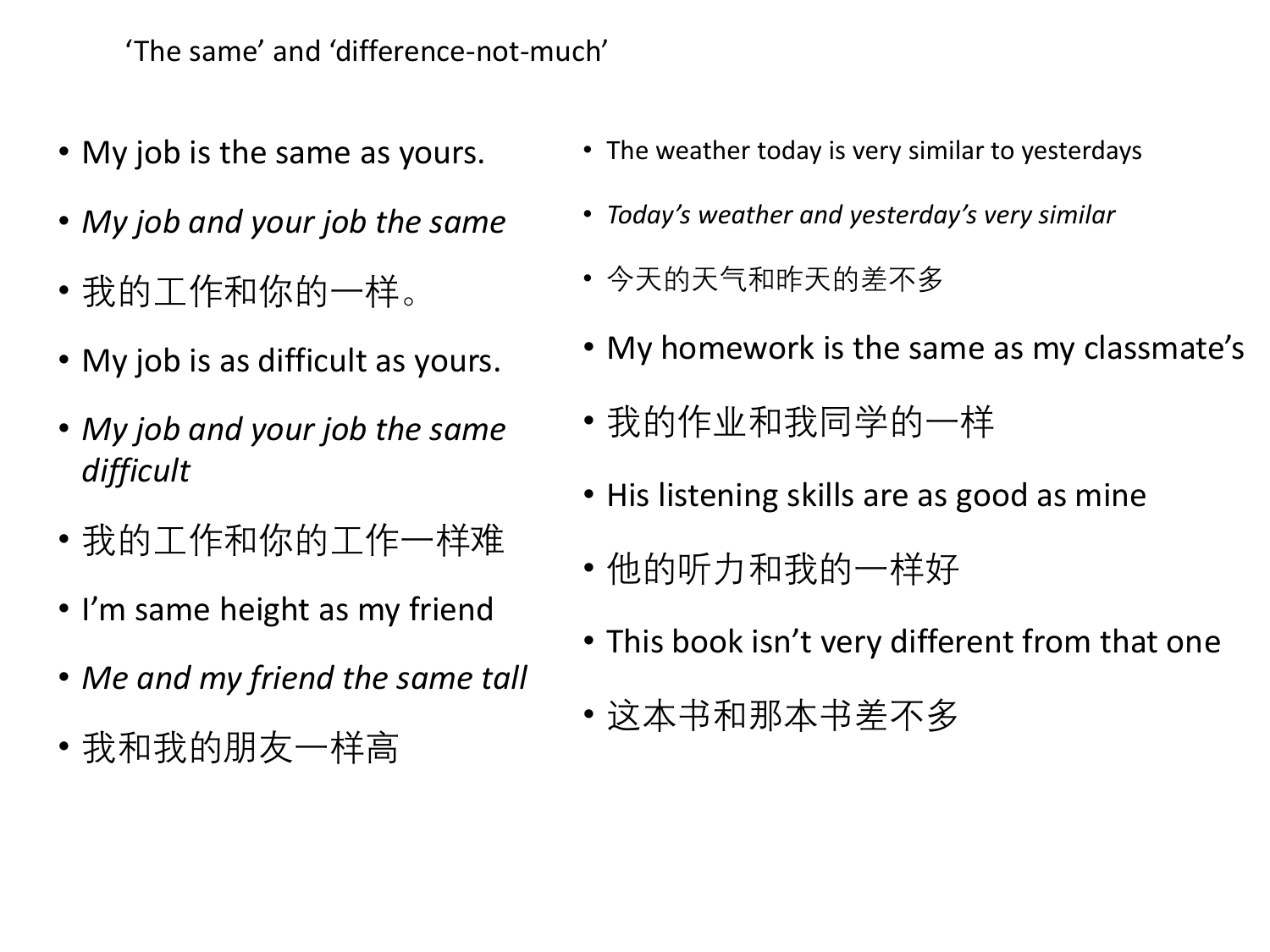## **Vocabulary review**

Fill in the blanks.

 $\sim$ 

¥.

| 白天  | báitiān<br>bĭ | n.<br>v.  | daytime<br>compare, contrast   | 受            | shòu             | v.          | suffer, receive, be<br>subjected to |
|-----|---------------|-----------|--------------------------------|--------------|------------------|-------------|-------------------------------------|
| 部分  | bùfen         | n.        |                                | 虽然           | suīrán           | conj.       |                                     |
| 差别  | chābié        | n.        | difference                     |              | tàiyáng          | n.          | sun                                 |
| 差不多 | chàbuduō      | adj.      |                                | 听说           | tīngshuō         | v.          |                                     |
|     | chuān         | v.        | wear (clothes)                 | 围巾           | wéijīn           | n.          | scarf                               |
| 达到  | dádào         | v.        |                                | 下降           | xiàjiàng         | v.          |                                     |
|     | dà            | adj.      | big, large                     | 小            | xiăo             | adj.        |                                     |
| 带   | dài           | v.        | bring, take                    |              | xiàxuě           | v.          | snow                                |
|     |               |           | wear (clothing                 | 行            | xíng             | v.          | OK, right                           |
| 戴   | dài           | v.        | accessories like hat,          | 夜间           | yèjiān           | n.          |                                     |
|     |               |           | scarf, etc.)                   |              | yīyàng           | adj.        | same                                |
| 地区  | dìqū          | n.        | area                           | 以上           | yishàng          | n.          | above                               |
|     | döngtiän      | n.        | winter                         | 阴            | yīn              | adj.        |                                     |
| 度   | dù            | n.        |                                | 影响           | yǐngxiǎng        | $v_{.}/n$ . | influence; affect                   |
| 短裤  | duǎnkù        | n.        | shorts                         |              | yŭ               | n.          | rain                                |
| 多云  | duōyún        | n.        |                                | 预报           | yùbào            | n./v.       | forecast                            |
|     | fēng          | n.        | wind                           |              | zài              | adv.        | then; again                         |
| 将   | jiāng         | adv.      | (for future tense,<br>written) | 转            | zhuǎn            | v.          | change                              |
|     | köngqì        | n.        | air                            | 春天           | chūntiān         | n.          | spring                              |
|     | lěng          | adj.      | cold                           | 风衣           | fēngyī           | n.          | windcheater                         |
| 冷零下 | língxià       | n.        |                                | 夹克           | jiákè            | n.          | jacket                              |
|     | máoyī         | n.        | sweater, jumper                | 凉爽           | liángshuǎng adj. |             | cool                                |
| 墨镜  | mòjìng        | n.        |                                | 帽子           | màozi            | n.          | hat                                 |
|     | nuănhuo       | adj.      | warm                           | 牛仔裤 niúzǎikù |                  | n.          | jeans                               |
| 起   | qĭ            | v.        | since, starting from           | 秋天           | qiūtiān          | n.          | autumn                              |
| 气温  | qìwēn         | n.        |                                | 热            | rè               | adj.        | hot                                 |
|     | qíng          | adj.      | sunny                          | 夏天           | xiàtiān          | n.          | summer                              |
| 如果  | rúguǒ         | conj.     | if                             |              |                  |             |                                     |
| 上   | shàng         | $n/\nu$ . | above, on top of;              | 羽绒服 yǔróngfú |                  | $n$ .       | down jacket                         |
|     |               |           | begin to do                    | 雨伞           | yůsǎn            | n.          | umbrella                            |
| 手套  | shoutào       | n.        |                                | 雨鞋           | yůxié            | n.          | rain boots                          |

 $b \cdot$ 

34 Unit 2 Vocabulary